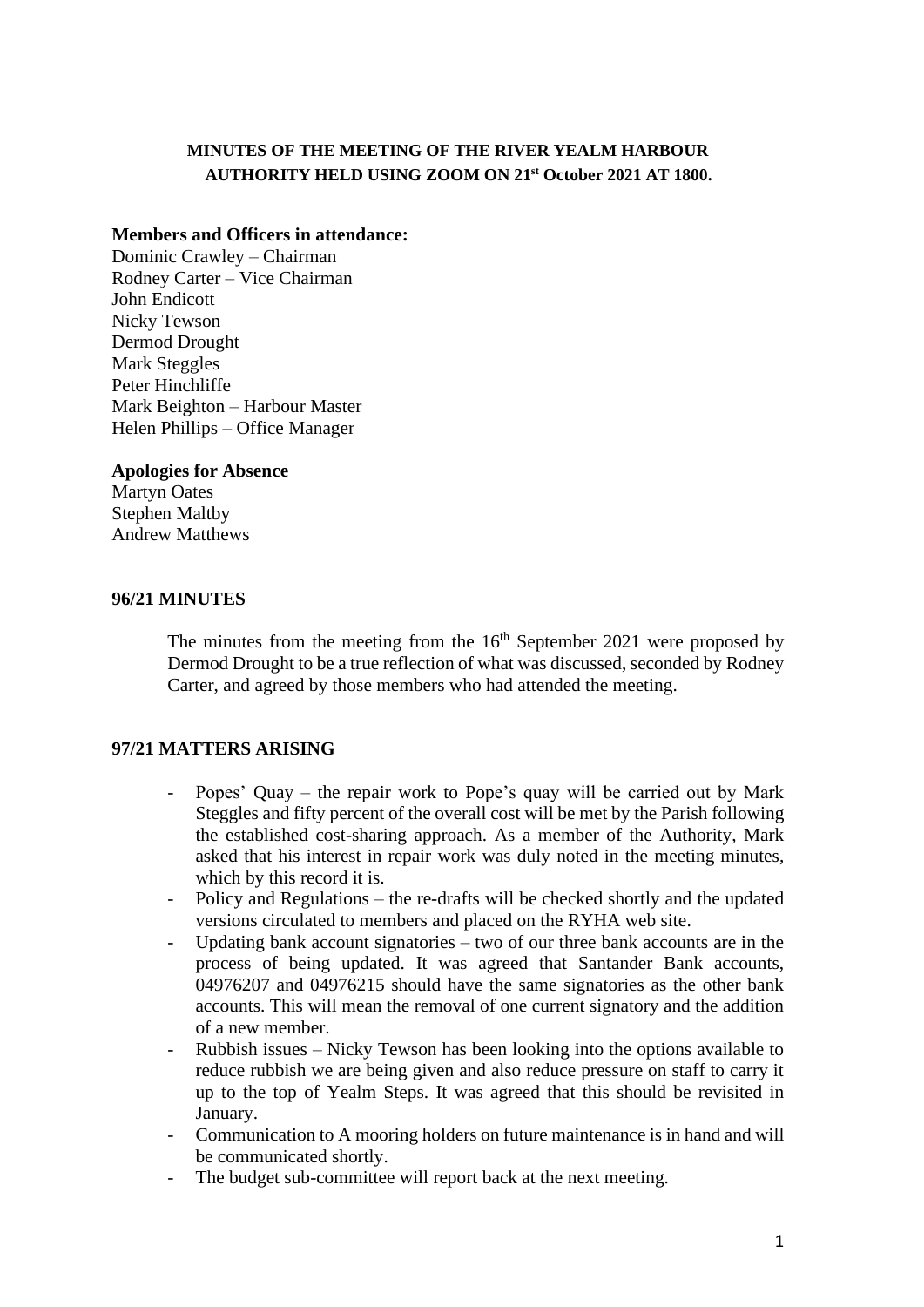#### **98/21 CORRESPONDENCE**

#### Nothing this month

#### **99/21 FINANCIAL REPORTS**

The OM ran through the figures for the month of September. The main sources of income are similar to last month. Work is in progress to credit unused boats that have been invoiced for the year. A detailed explanation of all expenditure was given. The cash flow income once again exceeded projections significantly putting us on track to cover depreciation and provisioning. The reserving policy will be reviewed as part of the annual budget process.

#### **100/21 APPRAISALS**

The appraisals have now been carried out. An annual review is now being completed.

#### **101/21 HARBOUR MASTER'S REPORT**

- Visiting boat nights for the season hit a new record of just over 5,500.
- Sarah Taylor has now joined the group of assistant harbour masters.
- The harbour launch engine has had a health check. The engine mounts need replacing. The stern tubes are in good condition.
- The second section of Yealm steps pontoon is leaking again despite its repair two years ago. Walcon has been approached to ask for their advice. The replacement cost is around £30k per section. The budget review will include consideration for replacing one or two sections.
- A new office mobile phone has been purchased to replace the one that became damaged.
- Trinity House have completed their annual inspection of the office procedural systems, and everything passed.
- There have been a couple of incidences reported on the river and unfortunately a dead whale has been found in Wembury Bay and reported to the relevant authorities.
- No aggressive behaviour to report.
- Ivan Langford is maintaining the woodwork outside the office.
- The HM extended his thanks to Andrew Matthews who has kindly been removing driftwood from the river.

#### **103/21 PARISH COUNCIL LIAISON**

Nothing to report

#### **104/21 YEALM COMMUNITY ENERGY – ELECTRIC FERRY**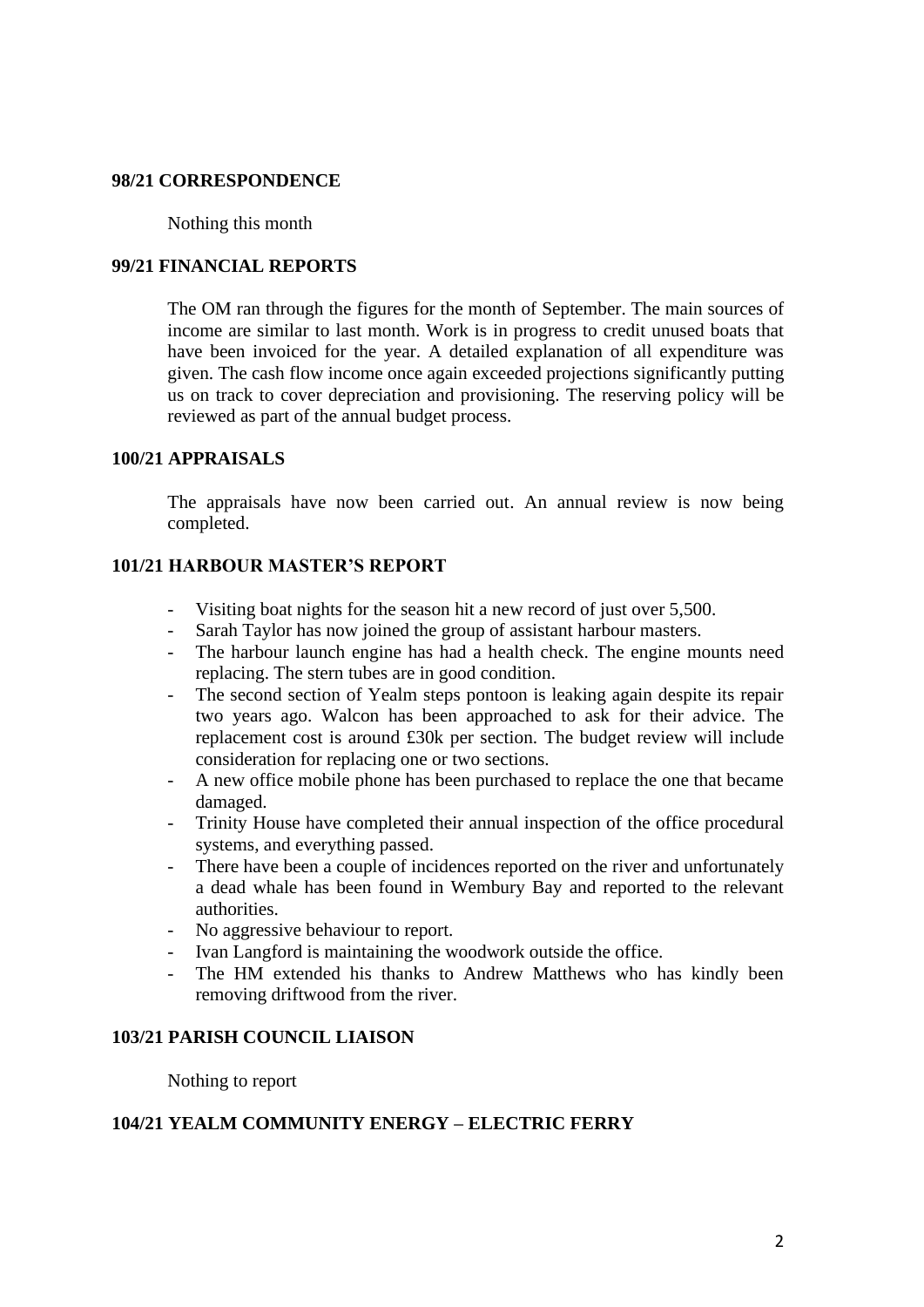At the invitation of the authority, Paul Darlow representing the YCET project (and its sponsor Yealm Community Energy) attended the meeting in person. He presented the YCET project, which has the objective of establishing an electric powered water taxi/ferry service in the river within the next year, or so. Fulfilment of the project is dependent on the water taxi having access to an all-states-of-thetide mooring/berth, which would enable the provision of an in-situ battery charging facility. Mr Darlow highlighted that (a) the proposed service would not encroach on the operating hours of the service provided by Billy Gregor, (b) the project is intended to be a community-led initiative, supported by grant funding, and (c) the sponsor of the project, Yealm Community Energy is a local community benefit society, whose membership includes some 150 individuals mainly living in the riparian parishes.

After the presentation and subsequent O&A, Paul Darlow left the meeting. Following due consideration, the consensus of the meeting was that the authority would agree to provide a suitable mooring/berth required by the project. The decision was proposed by Dermod Drought, seconded by Nicky Tewson and unanimously approved. Dominic Crawley and Peter Hinchliffe abstained from voting, Peter Hinchliffe as he is a member of the YCET working group and Dominic Crawley, as a director of Yealm Community Energy, the project's sponsor. The approval of the authority was provided on the following conditions:-

- Any pontoon development that might be required to fulfil the project's needs would be undertaken and funded by the authority, thereby ensuring the pontoon would remain the property of and under the control of the authority.
- The mooring/berth would be provided on an annual licence basis; initially free, but subject to annual review.
- The cost of installation, maintenance and, if necessary removal, of any electrical connection must be borne by the project.
- The authority will not assume any responsibility for the running or cost of the project in the foreseeable future.

#### **105/21 CHAIRMAN'S COMMENTS**

Nothing to add

### **106/21 MOORING ALLOCATIONS, PARTNERSHIP REQUESTS AND WAITING LIST APPLICATIONS**

This month there have been four A moorings allocated and one D mooring.

## **107/21 AOB**

A committee member expressed concerns about our CCTV cameras and asked that we obtained some advice on their installation and privacy requirements.

#### **108/21 NON – USE OF MOORINGS**

A discussion was held about a number of moorings that it was felt hadn't had use this year. The individuals will be written to and their responses put before the committee at the January meeting.